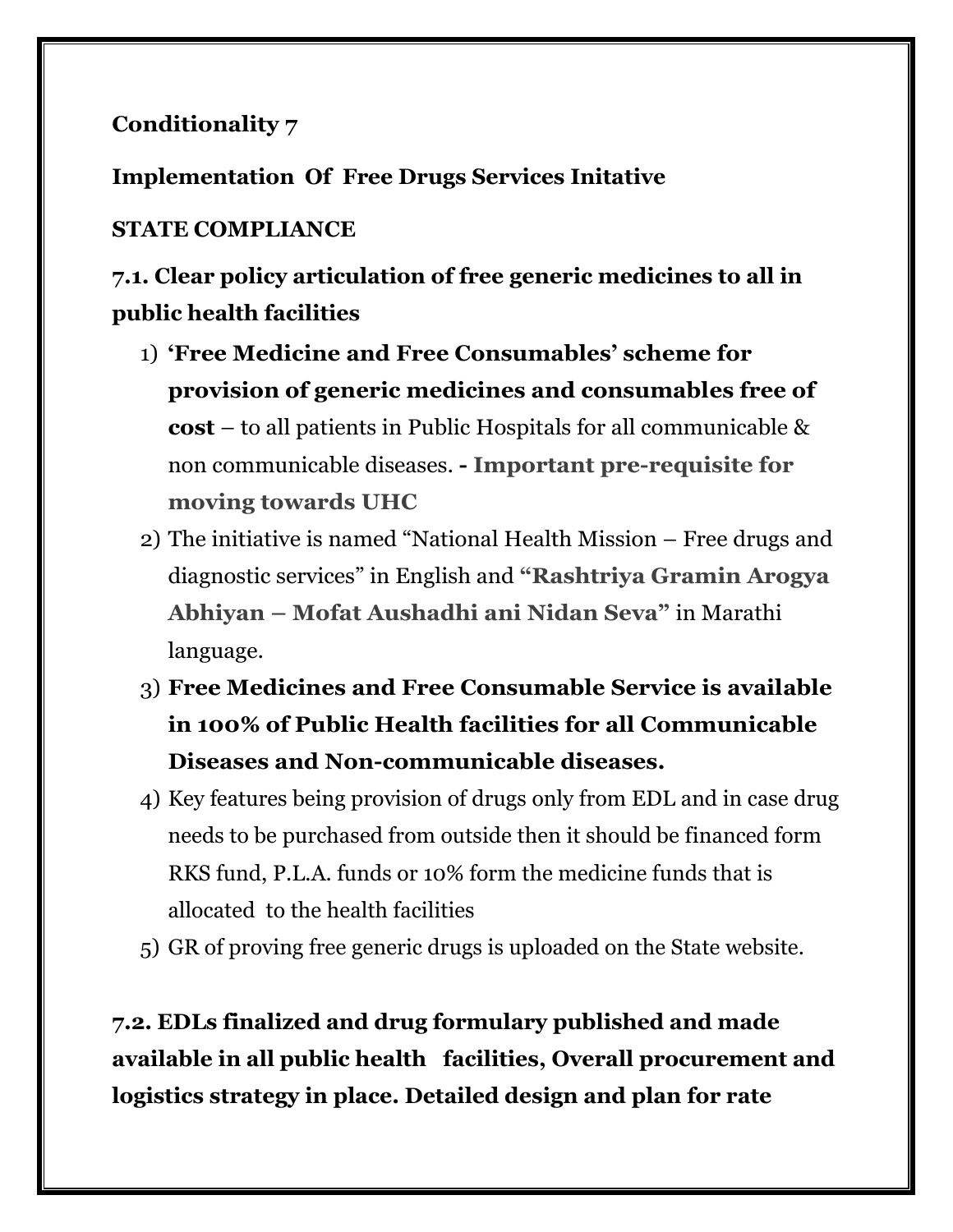**contracting, regular stock up dates, indent management, warehousing, promotion of rational drug use, contingency funds with devolution of financial powers etc. in place.**

- 1) **EDL** and ECL finalized and drug formulary published and made available in all public health facilities
- 2) State has a robust, cost effective **drug procurement and logistics system** with quality control mechanism, storage and seamless drug distribution and plan for rate contracting in place. Key features of the Policy includes; Centralized procurement of medicines; with no purchases below the state level, Procurement only from manufacturers, no distributors allowed, Quality control at all levels of the supply with sample analysis in accredited laboratories. GR dated 6th September 2011.
- 3) Regular stock up dates and indents management done through **e-Aushadhi**

## **Software**.

- 4) Warehousing done in 76 warehouses across the state. All the medicine receipts of all warehouses in State (76 warehouses) are generated through software. All the 76 i/c Pharmacy Officers are provided with digital signature to keep this system tamperproof. Bar code system is introduced for all the medicines to facilitate quick recording of the medicines supplied. **Budgetary allocation with devolution of financial powers** for transport and storage of medicine etc. in place.
- 5) State has initiated the process of development of **Standard Treatment Protocols** for **promotion of rational drug use**.
- 6) State has drafted guidelines for maintenance of Drug warehouse.